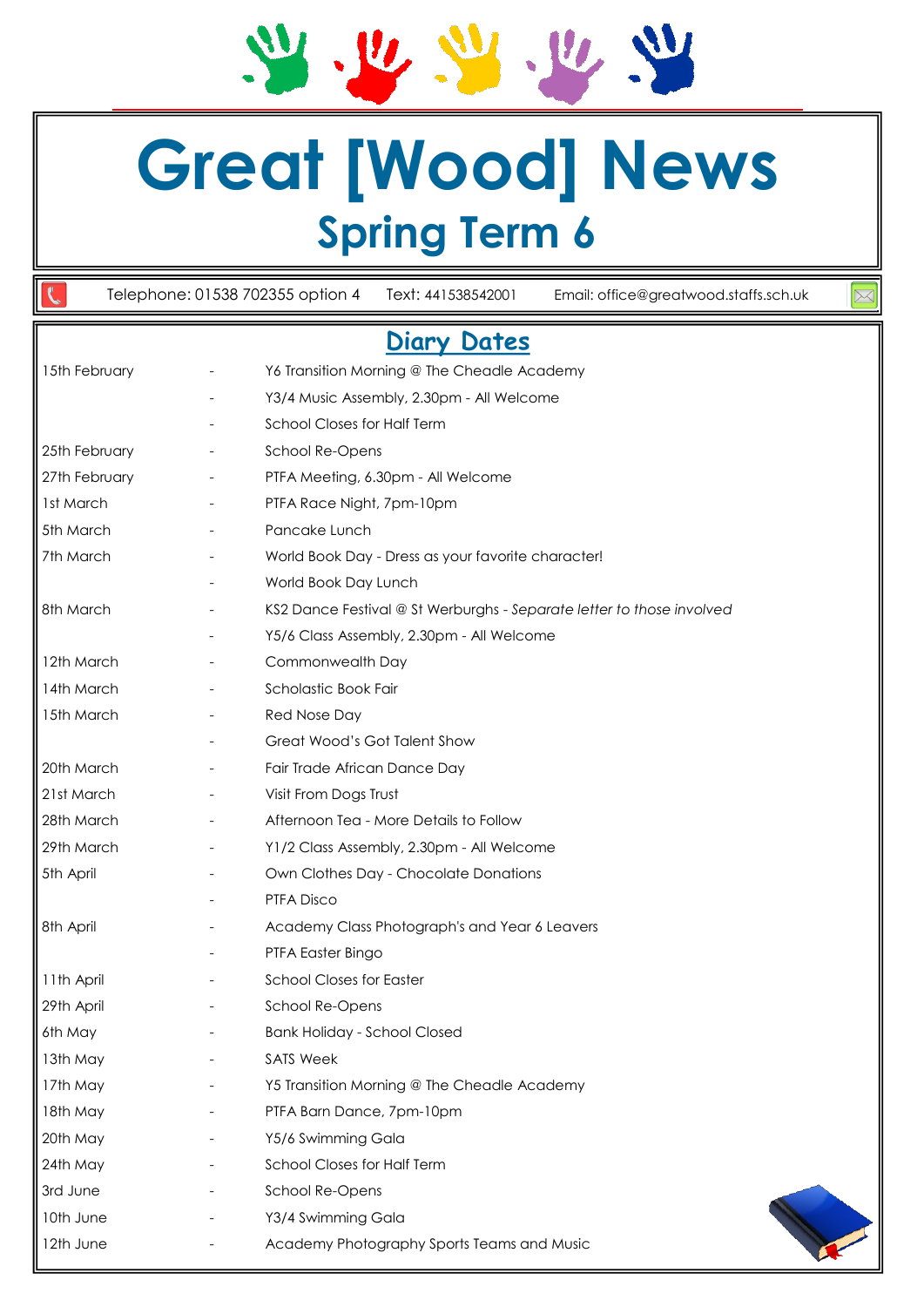## **WOW - CONGRATULATIONS**

Our amazing gym team Alyssa, Freya, Grace, Sophie, Kaci, Amelia, Molly, Sydney, Anna, Jacob, Amy and Harry fought off strong competition, from 10 other schools to come fourth in the CADSSA Gymnastics event, overall with our 3/4 team gaining 2nd place in their category!!! To achieve this our children had to beat some much larger schools in the area.

A special recognition goes to Anna Parry for coming 1st, in the 3/4 Beginners category. Also, to Grace Ansell for coming 2nd, in the 5/6 beginner category and Freya Swinson for gaining 3rd place in the 5/6 advanced category.

Congratulations to all of our gymnast's hard work and training, which really paid off at the competition. As always our children presented themselves well and were easily recognisable as Great Wood children, earning praise from the staff from other schools. They performed routines with high levels of control, skill and professionalism.

*Place your bets...*

**Great Wood School**

As usual, a massive "thank you" to the fantastic parents who transported and stayed to support us and to Mrs Roberts for all her hard work and time training the team.



**Presents** Race Nigh **Friday 1st March Great Wood School 7pm—10pm (bring your own drink and nibbles) Adults (over 18) only- on-site crèche available £1.50 per child Tickets £5 available from the school office or one of the PTFA members. Individual bets made at £1 per horse, per race.**

#### **Red Nose Day Friday 15th March**



## *Thursday 14th February Valentines Lunch*



*All Day Breakfast or Vegetable Quiche*

*For dessert... Shortbread Hearts or Jelly*

*Thursday 7th March*

#### *World Book Day Lunch*



*Twits Wormy Spaghetti or Matilda's Macaroni Cheese, BFG Jacket Potato*

*Willy Wonka's Scrumdiddlyumptious Mousse or Gruffalo Crumble & Custard*

#### **World Book Day**

Thursday 7th March is World Book Day. All our children will be asked to dress as their favourite character from their favourite book. Whether its Little Red Riding Hood, Harry Potter or the Wimpy Kid, pick the character that you would most like to be and come dressed as them for the day.

Each child will receive a National Book token to use against the purchase of any book costing over £2.99 at participating book shops, or clubs.



## **Y3/4 Swimming**

Year 3/4 Swimming will continue after half term until the last session on Tuesday 9th April.



## **K2M Assembly**

On Friday 15th February our fabulous Mr Chapman will be leading our children in their K2M assembly. All are welcome to join us and listen to their amazing guitar and ukulele playing (we are sure you have already sampled this at home)! The assembly will start at 2.30pm, hope to see you there!

#### **Bugs!**

We have a couple of bugs going around school at the moment, to help stop these spreading please can you refrain

from sending your child back to school until 48hours after any episode of sickness.